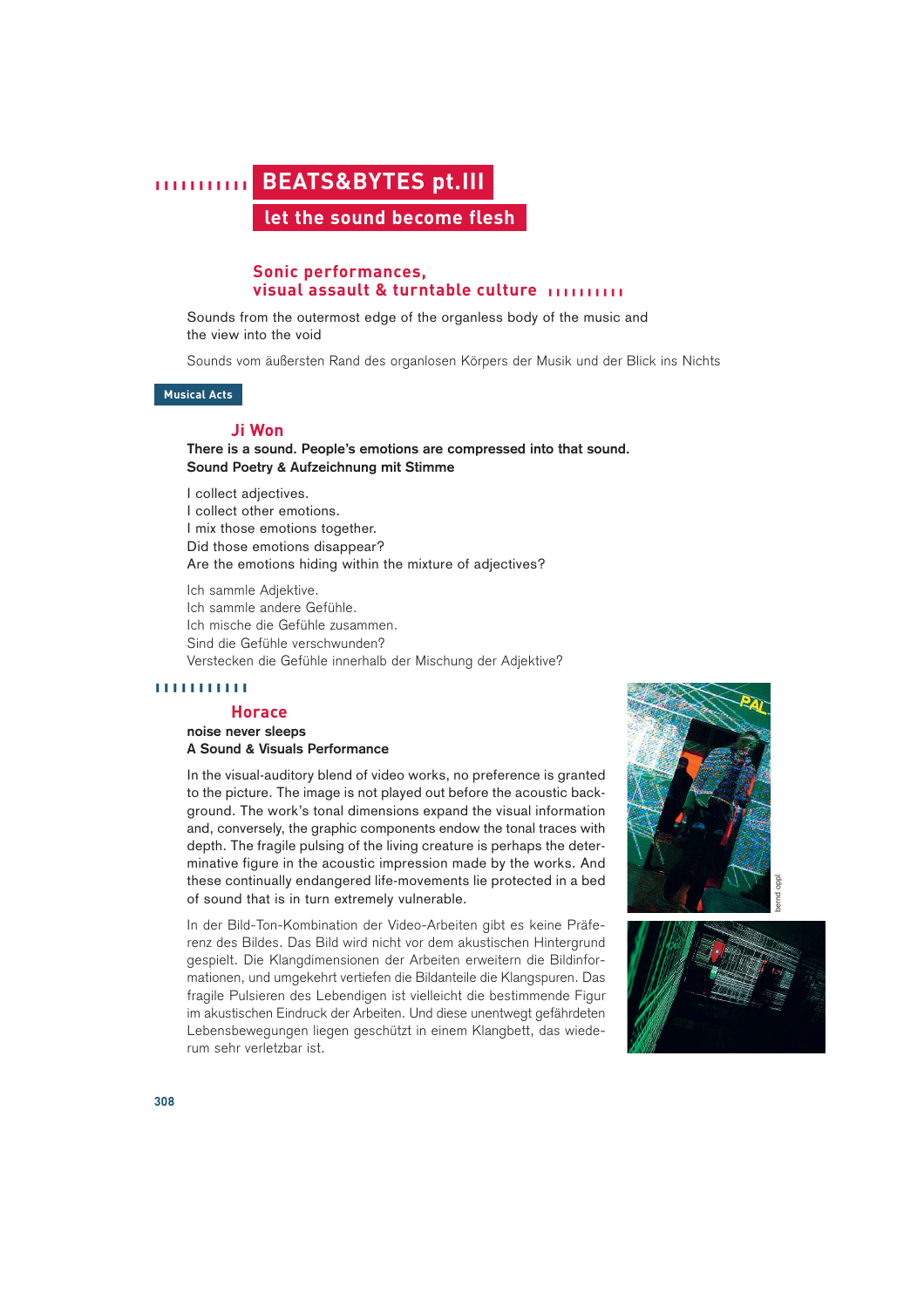## **BEATS&BYTES pt. III |||||||||||||**

# **Aka Tell**

# **filtered leaf**

Aka Tell is one of the people behind the temp~records label *(http://www.temp-records.net/)* and the Backlab artists collective *(http://www.backlab.at/).* His live set works with a highly reduced variation of house music studded with pieces of experimental electronic scenery. Within the framework of the program, he will also act as DJ accompanied by MC Wan.



Aka Tell ist einer der Menschen hinter dem Label temp~records *(http://www.temprecords.net/)* und dem Künstlerkollektiv Backlab *(http://www.backlab.at/).* Sein Live-Set beschäftigt sich mit einer sehr reduzierten Variante von House, gespickt mit Versatzstücken experimenteller Elektronik. Im Rahmen des Programms wird er außerdem als DJ agieren und dabei begleitet von MC Wan.

#### **|||||||||||**

# **The Bitles**

They come, they do, they leave without cleaning up. Expect the unexpected, nobody knows what's going to happen. A mecha-electronic mélange.

Sie kommen, sie tun, sie gehen, ohne aufzuräumen. Erwarte das Unerwartete. Niemand weiß, was passieren wird. Eine mecha-elektronische Mélange.

# **|||||||||||**

# **Parov Stelar**

The freedom of jazz with the groove of house and nujazz is the stylistic listing of Parov Stelar and his personal label, Etage Noir Recordings. Fanciful experiments with sounds from bygone days that lodge a claim to functionality addressed to both club audiences and listeners chilling at home.



Die Freiheit von Jazz mit dem Groove von House und Nujazz steht am Türschild von Parov Stelar und dessen eigenem Label Etage Noir Recordings. Verspielte Experimente mit Sounds aus längst vergangenen Tagen, mit funktionalem Anspruch, der sowohl für den Club als auch für den entspannten Hörer zu Hause gilt. *http://www.etagenoir.com*

**|||||||||||**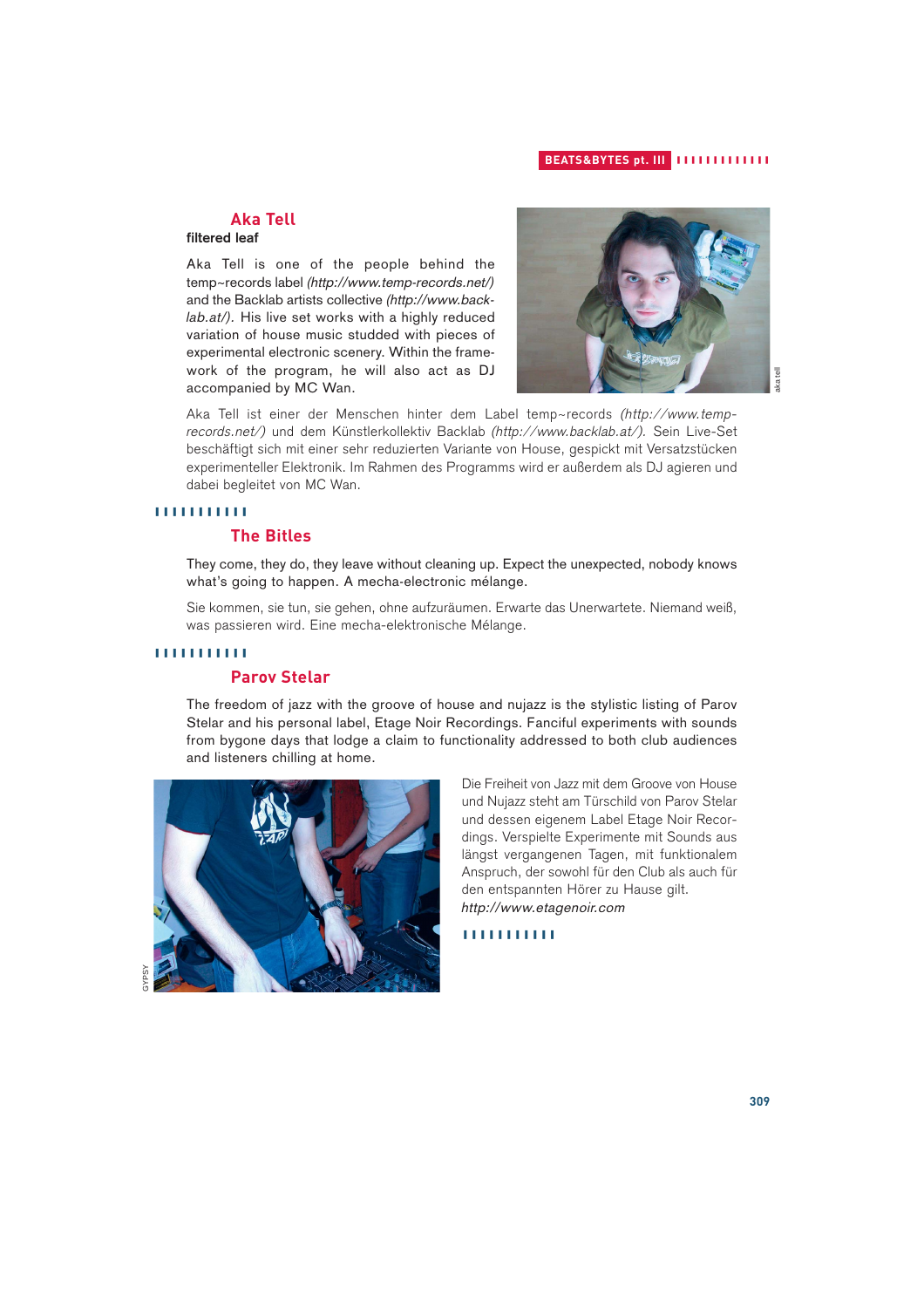# **Cherry Sunkist**

#### **age delay (nuit)**

Cherry Sunkist, former rock singer/guitarist and a part of the Linz artists collective a.s.a.p, will make her electronic debut tonight on the Stadtwerkstadt stage. For the performance entitled *age delay (nuit)* she playfully processes electro, vocals and video projections into a skin-osmosing, hydrating mixture that protects cellular nuclei from the effects of harmful environmental influences.

Cherry Sunkist, ehemalige Rocksängerin und Gitarristin und Teil des Linzer KünstlerInnenkollektivs a.s.a.p, wird an diesem Abend ihr elektronisches Debüt auf der Stadtwerkstadtbühne geben. Für die Performance age delay (nuit) verarbeitet sie spielerisch Elektro, Gesang und Videoprojektionen zu einer mit der Haut verschmelzenden, hydratisierenden Mischung, die den Zellkern vor den Folgen schädlicher Umwelteinflüsse schützt.

*http://www.asap-lab.org*

*http://www.karinfisslthaler.co.nr*

#### **|||||||||||**

# **Katharina Blei**

# **golden**

Inefficient electronics from multicolored plastic instruments, an old mixing console (feedback loop modulation), keyboards, walkmen, contact mikes, clarina, dulcimer, bass ... Music-making locations to date have included the Graz sewer system, the stairwell of the building at Brockmanngasse 93 in Graz and, occasionally, live on Radio Helsinki (free radio in Graz).



Uneffiziente Elektronik aus bunten Kunstoff-Instrumenten, einem alten Mischpult (Feedbackschleifen-Modulation), Keyboards, Walkmen, Kontaktmikros, Klarina, Hackbrett, Bass ... Musiziert wurde bisher u. a. in der Grazer Kanalisation, im Stiegenhaus der Brockmanngasse 93 / Graz und manchmal live auf Radio Helsinki (freies Radio Graz). *http://ekw1490.mur.at*

#### **|||||||||||**

#### **Washer**

#### **this noise is a language**

Washer worked together with Zimmer & the Guitar People on the recently released ambient album *eat your friends* but is also pursuing other directions as a solo act. Numerous coarsely modulated samples stack up to variation-rich beat-and-rhythm structures and blend together into a sort of absurd techno.

Washer veröffentlichte gerade gemeinsam mit zimmer & the guitar people das Ambient-Album *eat your friends,* beschreitet jedoch solo andere Pfade. Eine große Menge grob modulierender Sampels stapeln sich zu variantenreichen Beat- und Rhytmusstrukturen und vereinen sich zu einer Art absurdem Techno.

*http://www.keplar.de*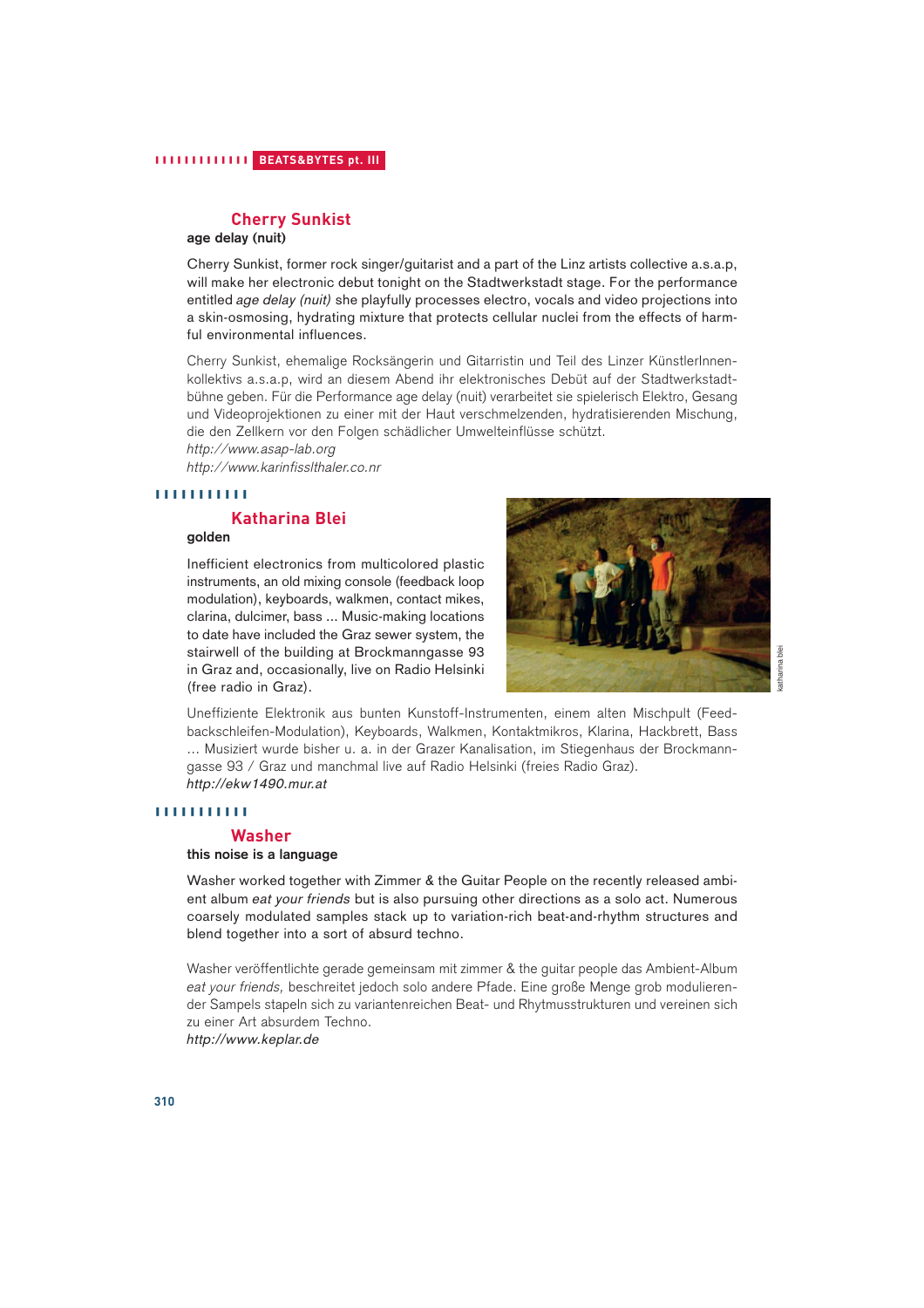# **Stefan Siebenschlaf**

#### **Escapist Consequences of Multi-Year Walkman Use**

… Another time, it starts with the confusion produced by the crackling of the protective wrapper of a pouch of tobacco. To ease the tension, a cool beer is opened. In search of a glass, a dusty old xylophone appears. Beneath it lies a golden harmonica—magnificent. The telephone rings yet again—one of the world's last non-cell phones is making its last stand here. From the street below, the droning of motors. Enough already. Retreat. At this point, the processing of the individual impressions begins. The landscapes of the acoustic events are microscopically examined and reconnoitered. Playing with the fragments; color and form allow for variation; it's fun …

… Ein Andermal fängt es damit an, dass das Knistern der Tabakverpackungsschutzhülle Verwirrung stiftet. Zur Entspannung wird ein kühles Bier geöffnet. Auf der Suche nach einem Glas taucht ein altes, verstaubtes Xylophon auf, darunter liegt eine goldene Mundharmonika – wunderschön. Schon wieder klingelt das Telefon, einer der letzten Festnetzanschlüsse der Welt hält hier Stellung. Von der Straße herauf dröhnen die Mmotoren; genug jetzt; Rückzug.

An dieser Stelle beginnt dann die Verarbeitung der einzelnen Eindrücke. Die Landschaften der akustischen Ereignisse werden mikroskopisch untersucht und erkundet. Ein Spiel mit den Fragmenten; Farbe und Form lassen sich variieren, es macht Spaß …

#### **|||||||||||**

# **Joko13**

The live performances of netaudio artist Joko13 represent a well selected blend of crackles, sampled snippets, glitch, moving groove patterns and a de-constructive approach when it comes to translating artistic vision into musical performance. The specific sound aesthetic is based on the use of digital artifacts, whereas tight and repetitive beat structures supply the necessary framework.

Die Live-Performances des Netaudio-Künstlers Joko13 sind gekennzeichnet durch den gezielten Einsatz von Störimpulsen, Soundschnipsel, schiebenden Groovemustern und einem dekonstruktiven Ansatz im Hinblick auf die musikalische Umsetzung künstlerischer Ideen. Die spezifische Soundästhetik entsteht durch den Einsatz von digitalen Artefakten, während eng gestrickte, repetitive Beatstrukturen den notwendigen Rahmen vorgeben. *http://www.comatronic.net*



#### **|||||||||||**

## **DJ Elwood**

DJ Elwood is one of the founding fathers of the Linz DJ and free party scene, where, together with FLAVOUR FORCE, URAN-C and KPSS (KAPU PIRATEN SOUND SYSTEM), he celebrates unpredictable and unclassifiable sounds.

DJ Elwood ist ein Urgestein der Linzer DJ- und Free-Party-Szene, wo er mit FLAVOUR FORCE, URAN-C oder KPSS (KAPU PIRATEN SOUND SYSTEM) unberechenbaren und nicht zuordenbaren Sound zelebrierte.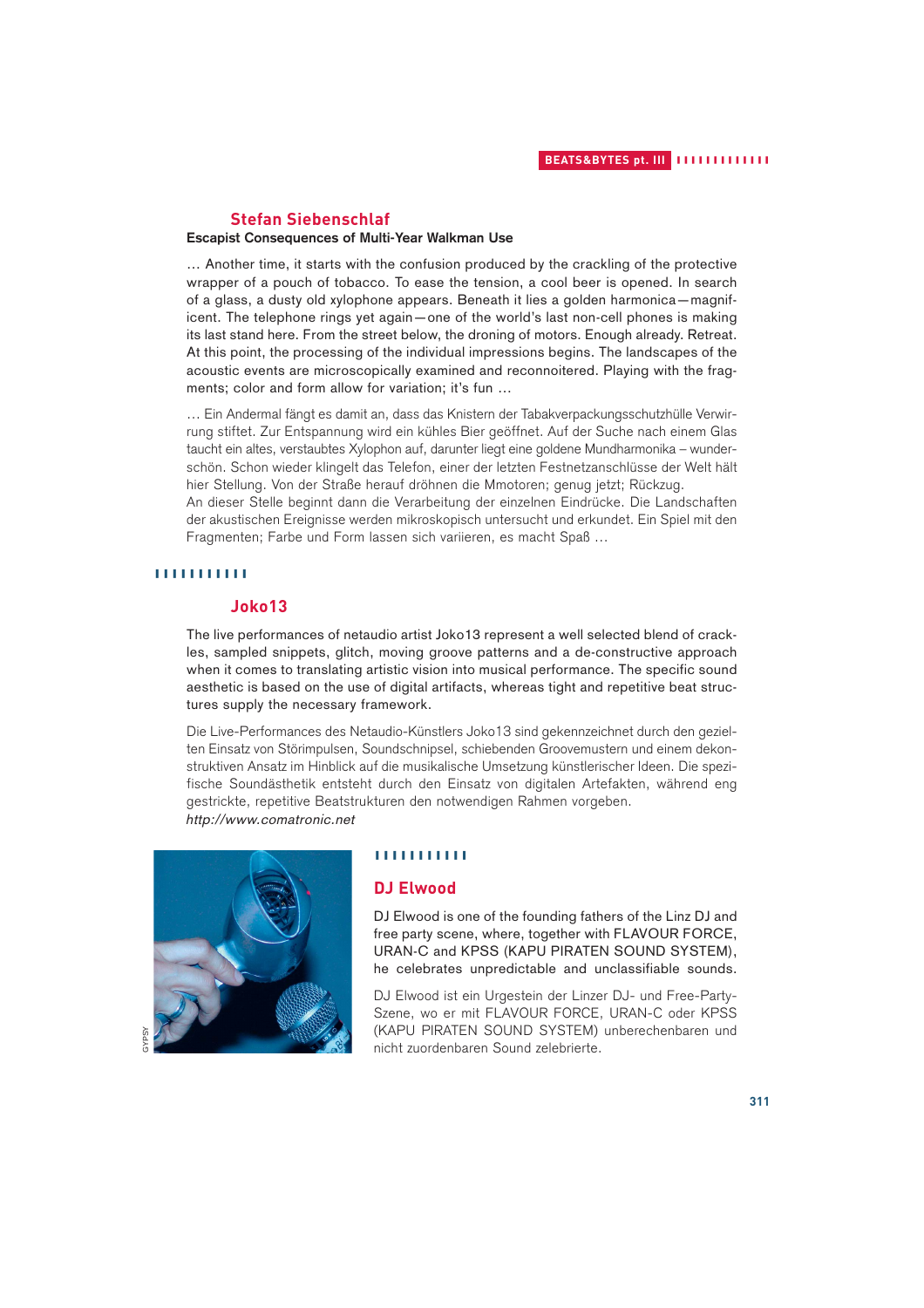# **||||||||||||| BEATS&BYTES pt. III**



# **Revolver Dogz**

**invasion of creatures Rap-Vocals / Electronic Sounds / Visuals by Doris Prlic**

People used to believe that ghosts rule our world. This is a rumor spread by the riot katz & the revolver dogz. At night, there are no ghosts and gods but katz & dogz who celebrate the delusions of human beings.

Die Menschen leben im Glauben, dass Geister die Welt beherrschen. Das ist ein Gerücht, verbreitet durch Riot-Katzen & Revolver-Dogz. Nachts wecken uns keine Geister, sondern Katzen & Dogz, sie feiern die Illusionen der Menschen. *http://www.feedbackanddisaster.net*

## **|||||||||||**

# **beans**

presents to you his new Style Bento Mix, aromatically underpinned with broken—and occasionally intact—beats. Ripened in sunny Urfahr, it will hopefully be ready for harvest in September to nourish your dance-hungry bodies with music. Beans—with each piece of fruit, a musical toot.

präsentiert euch seinen neuen Style-Bento-Mix, aromatisch unterlegt mit gebrochenen und teilweise auch ganzen Beats. Gereift im sonnigen Urfahr ist er hoffentlich im September genau reif für die Ernte und wird eure tanzhungrigen Körper mit Musik füttern. Beans – jedes Böhnchen ein Tönchen.

#### **VISUALS VJs**

# **Marcin Gajewski**

#### **looped dailyness / linz romantics**

The semi-romantic video loops made by Marcin Gajewski could actually have been shot anywhere in the wide world. They show in a subtle way some of the modern aesthetics of everyday life. These loops will be shown and synchronized to Joko13's musical performance.

Die halb-romantischen Video-Loops von Marcin Gajewski könnten im Grunde irgendwo auf der Welt gedreht worden sein. Sie zeigen auf sehr subtile Weise moderne Alltagsästhetik. Diese Loops werden zu einer Musik-Performance von Joko13 gezeigt und synchronisiert. *http://www.marcingajewski.com*



GYPSY